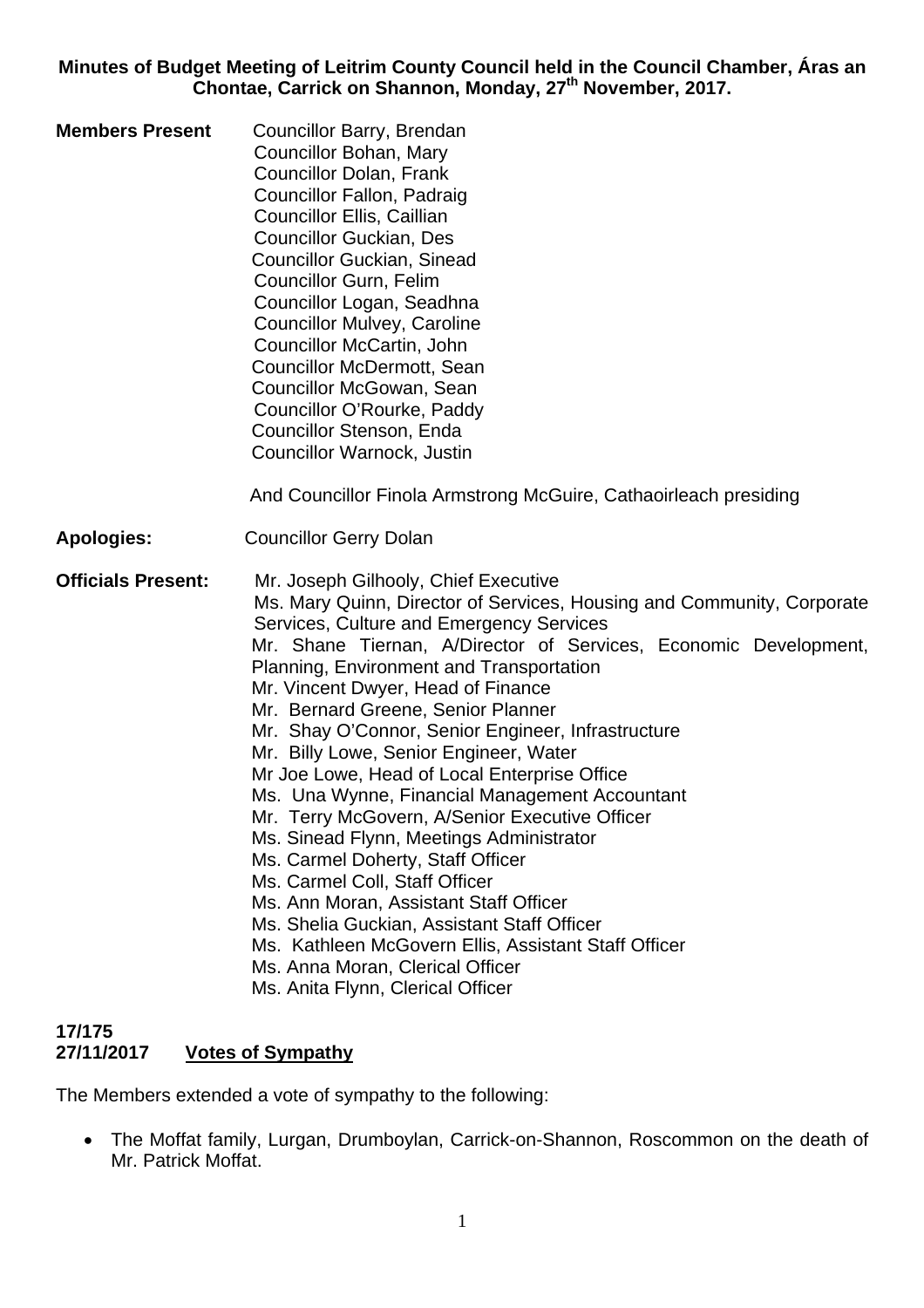#### **17/176 27/11/2017 Consideration of Draft Budget for the financial year ending 31st December 2018**

The Cathaoirleach, Councillor Finola Armstrong McGuire invited the Chief Executive to give an overview of the Draft Budget for 2018 as presented to the Members.

Mr. Joseph Gilhooly, Chief Executive referred to the Draft Budget for the financial year ending 31<sup>st</sup> December, 2018 and to his report dated 17<sup>th</sup> November, 2017 as circulated to each Member. A copy of the Budget document as circulated to the Members appears as **Appendix 1** to the Minutes of this Meeting in the Minute Book.

Mr. Gilhooly advised that the Draft Budget has been prepared to maximise the best use of resources for the year ahead and in accordance with the key principles of continuing to promote the economic development of the county, to improve and protect the living environment and to maximise organisational capacity within the resources available. He outlined that the Draft Budget for 2018 provides for revenue expenditure of €34,999,065 including the Local Property Tax allocation of €8,956,315.

Mr. Gilhooly outlined that the three Municipal Districts adopted the General Municipal Allocations (GMA) for inclusion in the 2018 Draft Budget and that the GMA Allocation has been taken into account within the relevant service divisions. He advised that it is anticipated that details of the 2018 Roads Budget will also be notified to the Local Authority in February, 2018 and will be subject to further discussion with the Members.

Mr. Gilhooly acknowledged the ongoing support of the business community and their important contribution towards the funding of essential services throughout the county. He stated that there has been no increase in the Annual Rate on Valuation since 2008 and he outlined that this will be the  $10<sup>th</sup>$  consecutive year in which no increase in the annual rate of valuation will be applied.

Mr. Gilhooly advised that in order to ensure that a balanced budget is presented to the Members and to maintain the financial stability of Council finances, the Council will continue to adopt prudent financial management to ensure the best use of the available financial resources. He outlined a number of existing and positive actions that have been provided for in Budget 2018 which includes the following:

- The continued promotion and development of the county.
- Ongoing development of the Blueway in partnership with Waterways Ireland.
- Enhancement of amenities at Glencar Waterfall.
- An increase in funding for local roads to bring the full allocation to €600,000.
- The development of a new Destination Centre at Knock Airport that will provide a platform to promote the counties including Leitrim that have an equity stake in the Airport.
- The development of a new Arts Strategy to encompass a Culture and Creativity Strategy.
- 2018- Clar Town and Village Enhancement REDZ.
- To develop a Local Area Plan for Carrick on Shannon.
- The appointment of a Heritage Officer and the development of a Heritage Plan for 2018.
- The Leitrim Diaspora Strategy will be developed in 2018.
- There will be a continued focus on broadband improvement throughout the county.
- Financial support has been provided for the Connaught Fleadh which will be hosted in Ballinamore in 2018.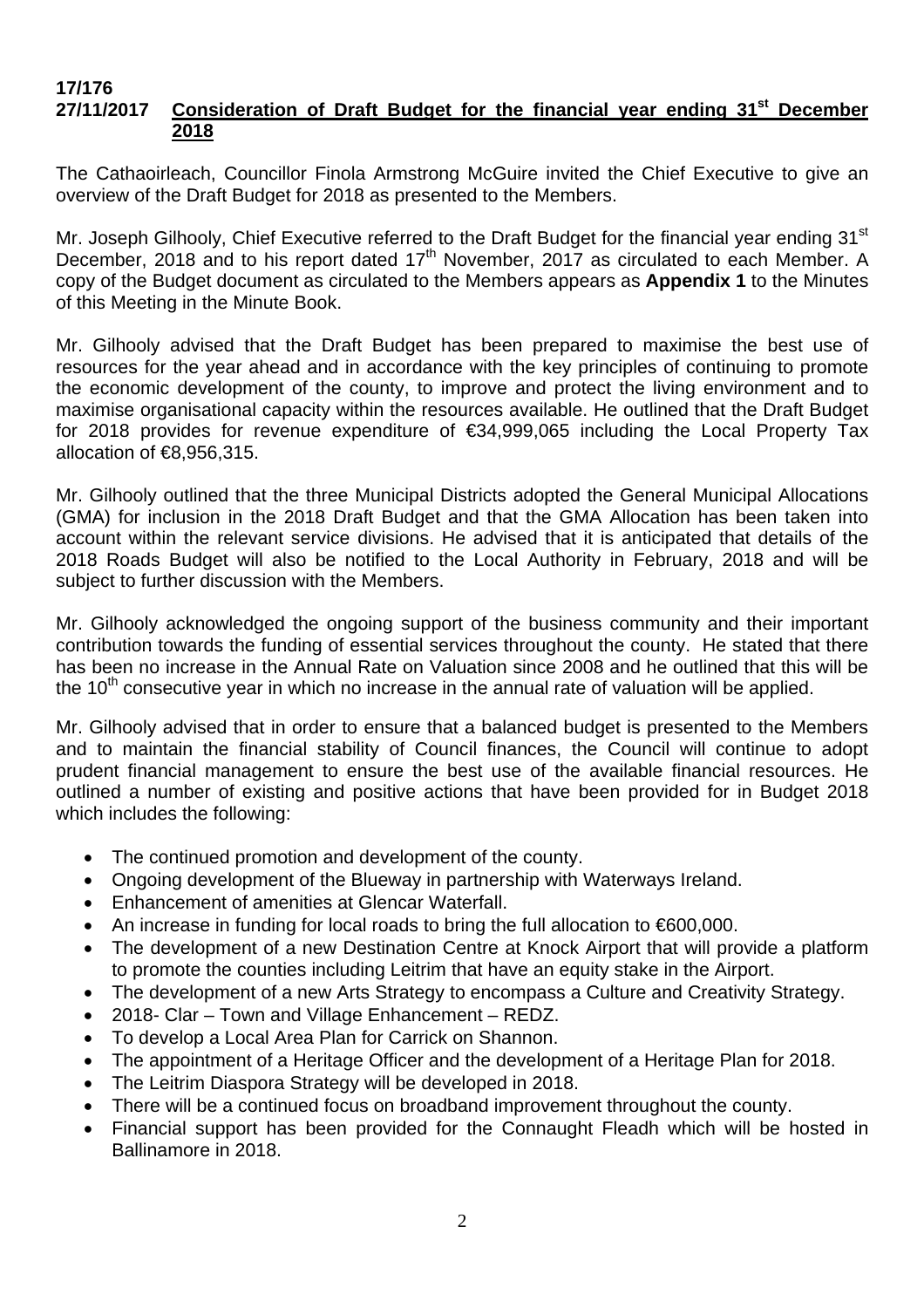Mr. Gilhooly then invited Mr. Vincent Dwyer, Head of Finance to introduce Budget 2018.

Mr. Dwyer gave a detailed overview of the budgetary process and the structure of the Budget document. A copy of the presentation as delivered, and as circulated to the Members, appears as **Appendix 2** to the Minutes of this Meeting in the Minute Book.

The Cathaoirleach, Councillor Finola Armstrong McGuire thanked Mr. Dwyer for his presentation and invited any questions from the Members and the following items were raised:

- Councillor John McCartin thanked Mr. Dwyer for his presentation and requested that a copy of the presentation be circulated to all Members. Mr Vincent Dwyer, Head of Finance agreed to this request.
- Councillor Mary Bohan referred to the decision of the Members at the September, 2017 Council meeting not to vary the Local Property Tax for 2018. She outlined that the variation, if approved, would potentially only generate an additional income of €33,000 for the Council. Councillor Bohan proposed that the Council should seek this funding from Central Government rather than home-owners paying an increased Local Property Tax.
- Councillor Enda Stenson supported Councillor Mary Bohan's comments.
- Councillor Finola Armstrong McGuire expressed concern for local business owners that are unable to compete with large businesses that have a large online presence. She stated that many consumers are now shopping on line and that online businesses do not have to pay commercial rates and finance other costs associated with running a business that is open to the public.
- Councillor Enda Stenson stated that online trading is also a threat to the local food sector in Leitrim.
- Councillor Sinead Guckian stated that the business community should see online trading as an opportunity rather than a threat as online sales facility can greatly enhance a business and assist in increasing sales and revenue for a business.
- Councillor Justin Warnock queried if the Council receive any direct income from tourists that travel to Leitrim for boating holidays.
- Councillor John McCartin expressed his concern in relation to Councillor Warnock's comments with regard to imposing levies on the boating industry in the county. He stated that the county is very reliant on tourism and that the sector is an important economic driver for the local economy.
- Councillor Felim Gurn queried if there is funding available to recruit additional staff.
- Councillor Brendan Barry queried if the Council will be in a position to create any permanent roles.
- Councillor Sean McDermott welcomed the contents of the presentation. He particularly welcomed projects planned for North Leitrim.
- Councillor Sean McGowan also expressed his concern in relation to the staffing levels within the Local Authority.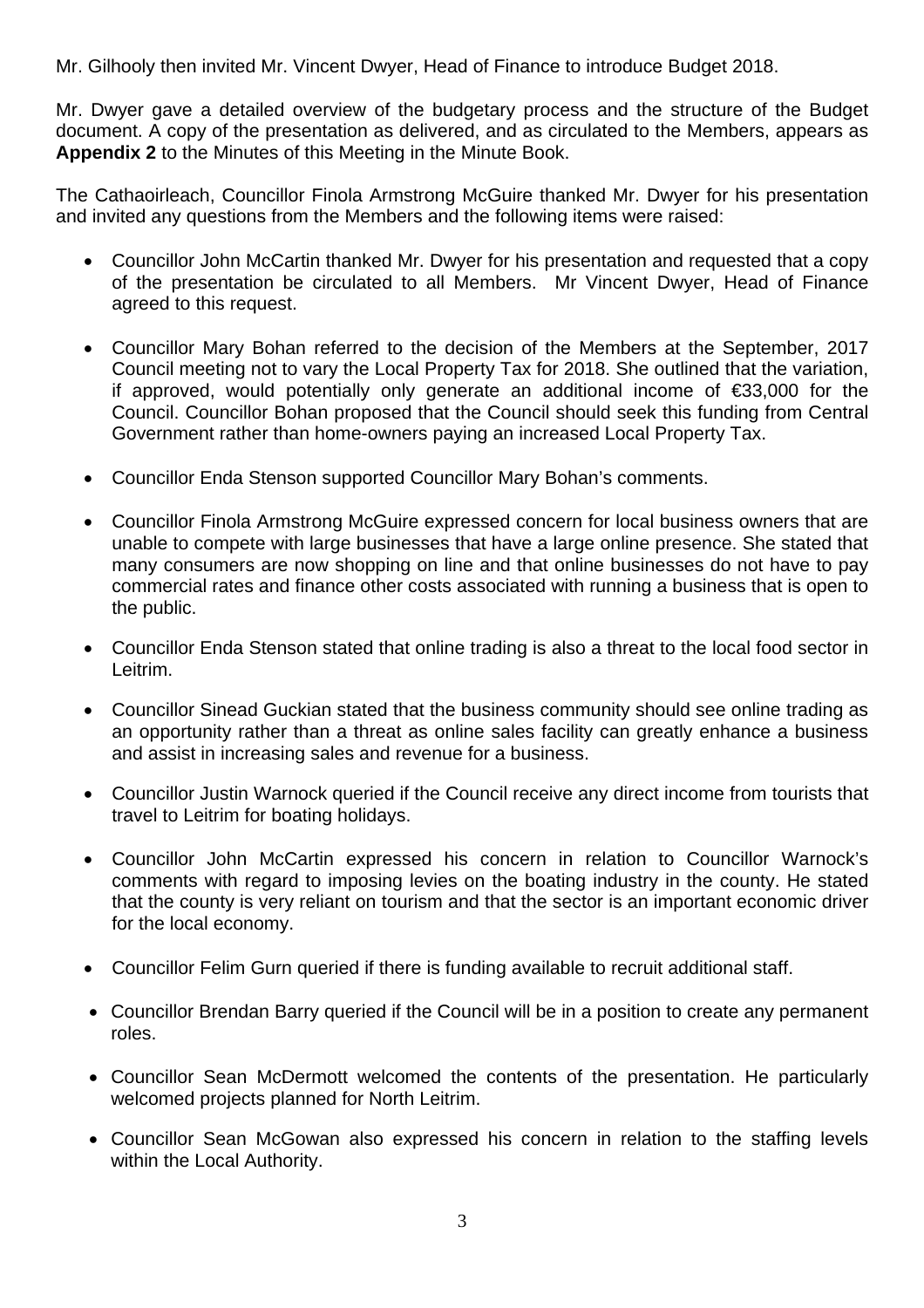• Councillor Justin Warnock requested clarification on the replacement of a staff resource with responsibility for sourcing EU funding for projects.

Mr. Joseph Gilhooly acknowledged the concern of the Members in relation to the staffing issue. He advised that the Council must continue to operate within very restrictive budgetary constraints and that in this regard the Council cannot recruit additional staff at this time. Mr. Gilhooly referred to the very significant economic benefit generated by the boating industry in the county notwithstanding that there is no direct financial income arising to the Local Authority from the sector. He advised that currently three projects in the county have been identified for an EU funding source.

Mr. Vincent Dwyer, Head of Finance in response to Councillor Mary Bohan's comments stated that if the Local Property Tax had been varied over by 1% over the last number of years that it would have a cumulative effect to generate an additional €100,000 per annum for the Local Authority.

This overview of the Budget was noted by the Members and it was agreed that Mr. Dwyer would proceed to give an overview of each individual Division and that questions arising would then be addressed after each Division.

#### *Division A - Housing and Building*

Mr. Vincent Dwyer gave an overview of the provisions in Division A – Housing & Building and he invited any questions from the Members. The following items were raised:

- Councillor Enda Stenson requested details in relation to the eligibility criteria for a Local Authority Loan. He also requested details of the current interest rate and the confirmation that finances are available to process loan requests.
- Councillor Paddy O'Rourke noted that the return of vacant Local Authority dwellings to productive use in the shortest possible time-frame has a positive impact as the unit becomes available to meet the housing need of a household on the Housing Waiting List and a new tenancy also generates additional rental revenue income for the Council.
- Councillor Des Guckian sought clarification on the numbers approved for Social Housing Support on the Housing Waiting List and the number of dwellings allocated per annum.
- Councillor Justin Warnock complimented the Council on housing repairs carried out in the Manorhamilton Municipal District. He also queried if Contractors are employed to attend to housing maintenance requests in each Municipal District.
- Councillor Frank Dolan queried the position on the Housing Grant Allocation for 2017.
- Councillor Sean McGowan requested an update on the level of activity under the Housing Assistance Payment (HAP. He queried if the scheme is seen as a replacement for standard Local Authority accommodation.
- Councillor Brendan Barry queried if the Council has received many applications for the Repair and Leasing Scheme.
- Councillor Mary Bohan acknowledged that there is a shortage of family type dwellings Local Authority dwellings in Drumkeerin.
- Councillor Sean McDermott queried if there is a demand for 4 bedroom dwellings for households on the Housing Waiting List.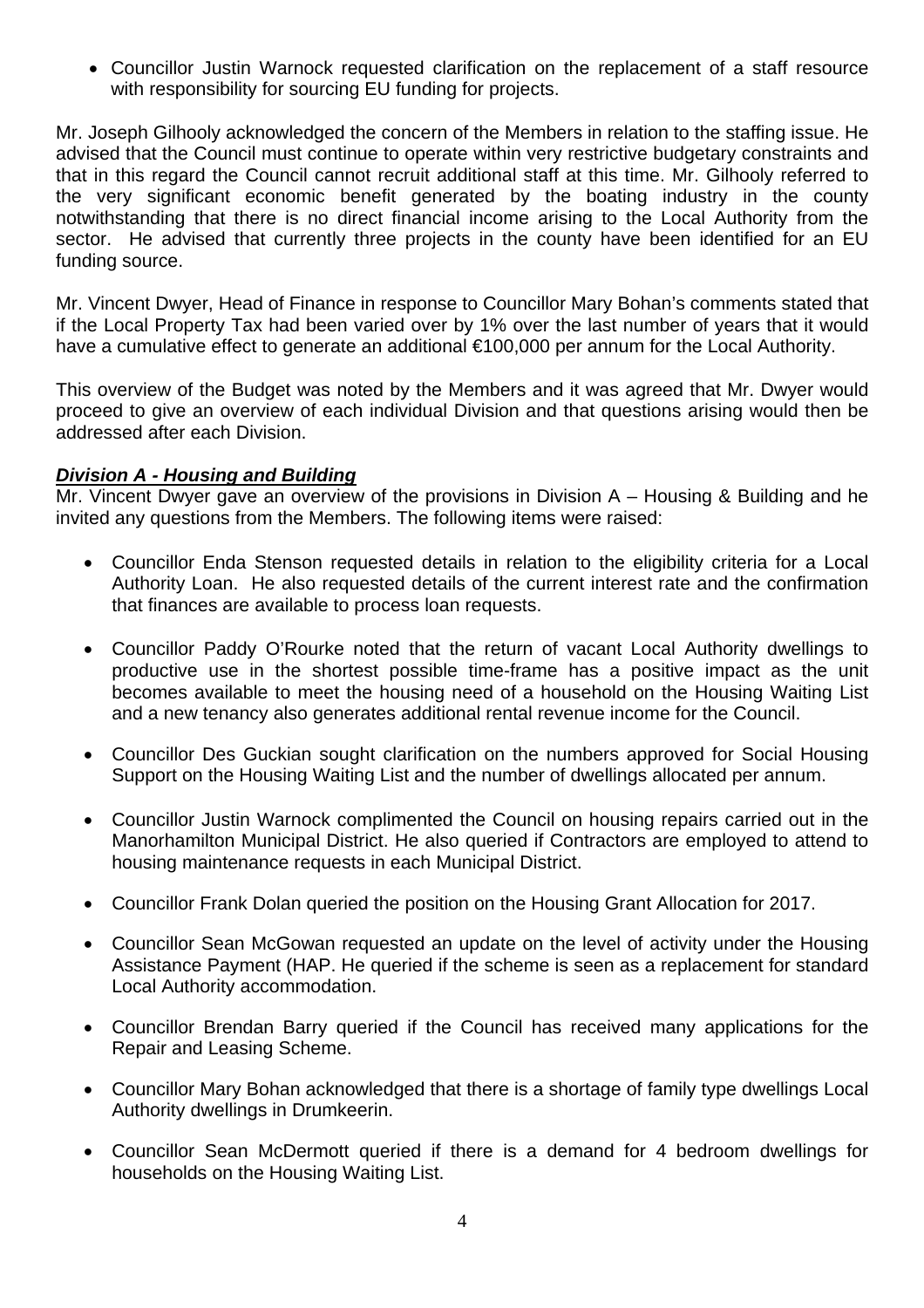• Councillor Des Guckian requested clarification on the figure relating to the administration of Homeless Services as outlined in the Budget given that there are no reported cases of homelessness in Leitrim.

In response to the queries raised Ms. Mary Quinn, Director of Services, Housing and Community, Corporate Services, Culture and Emergency Services responded as follows:

- The net housing need as identified on in the most recent Statutory Assessment of Housing Need was 367 households.
- The number of new tenancies created in Local Authority accommodation in Leitrim is approximately 55-60 per annum. The refusal rate on offers of social housing support based on allocations issued in 2017 is 38%.
- A panel of Contractors is in place to attend to housing maintenance requests in each Municipal District.
- The 2017 Housing Grant Allocation has been expended in full, however, the scheme remains open to processing applications and additional funding will be available in 2018 to fund the scheme.
- HAP Scheme a total of 80 households are signed up to HAP payments. The scheme is a form of social housing support and replaces rent supplement which was administered by the Department of Social Protection.
- The uptake on the Repair Leasing Scheme in Leitrim has been poor. The scheme is currently being reviewed by the Department of Housing, Planning, and Community & Local Government.
- The administration of the Homeless Service expenditure relates to staffing costs and costs associated with services provided i.e. overnight emergency accommodation and the payment of rent deposits.
- There is limited demand for 4 bedroom houses from households on the Housing Waiting List.
- Mr. Dwyer clarified that housing loan applications are initially assessed by the Local Authority and a final decision on eligibility is made by the Housing Finance Agency. He outlined that the current interest rate is 2.3%.

# *Division B - Road Transport & Safety*

Mr. Vincent Dwyer, Head of Finance gave an overview of the provisions in Division B – Road Transport and Safety. He outlined that the final budget in relation to Roads will not be known until the allocations are made in early 2018. He invited any questions from the Members and the following items were raised:

• Councillor Caillian Ellis raised concerns in relation to flooding that had occurred on roads last week due to the heavy rain fall. He expressed his concern that water tables are not been cleaned which results in water pooling on the road surface which then results in the surface of roads deteriorating.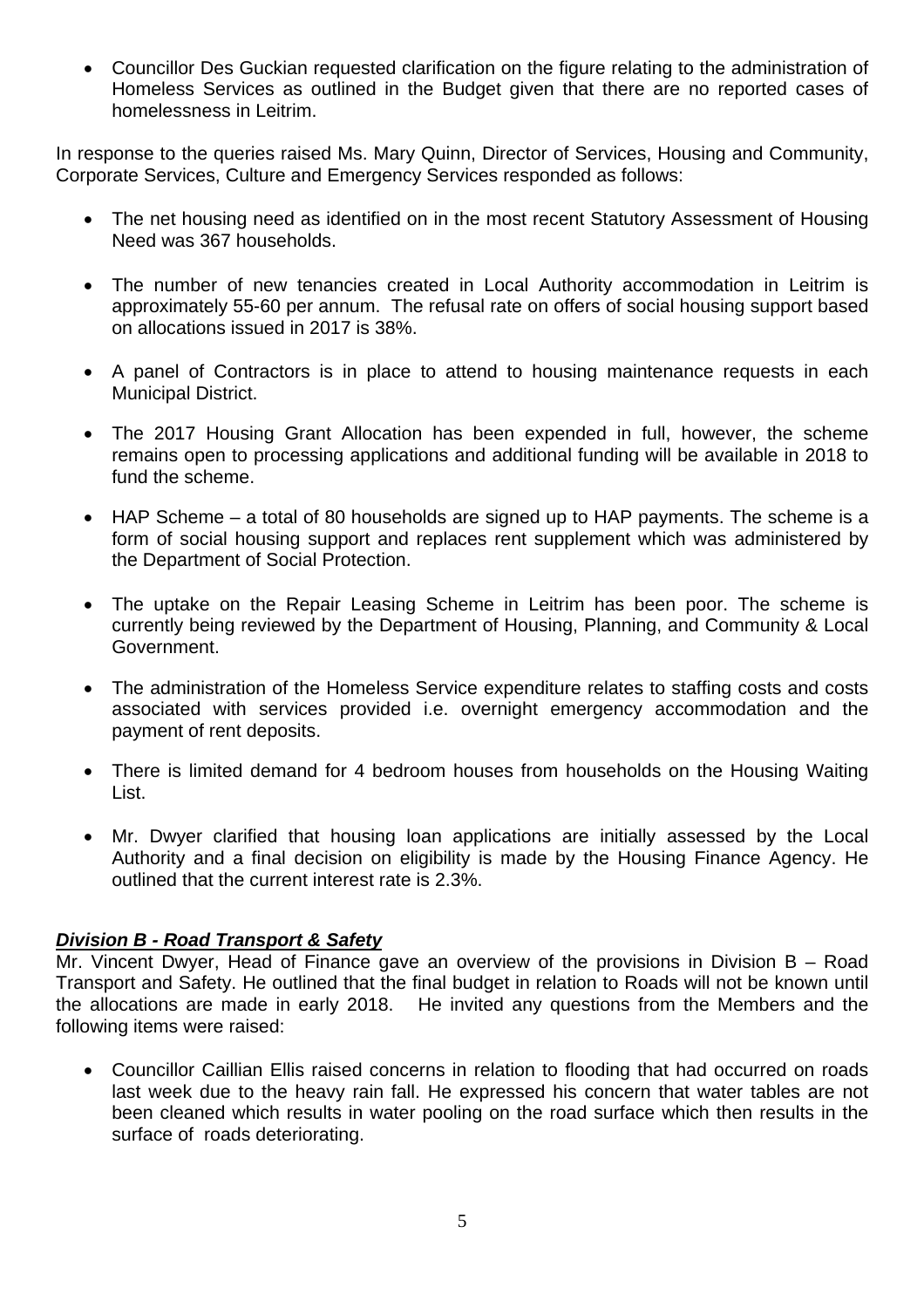- Councillor Frank Dolan welcomed the re-opening of the Local Improvement Scheme and the allocation of €238,000.
- Councillor Brendan Barry proposed that a number of outdoor staff employed on temporary contracts be employed on a permanent basis.
- Councillor Ellis supported Councillor Barry's proposal.
- Councillor Enda Stenson acknowledged that a JCB was working in his area last week cleaning water tables.
- Councillor Sean McDermott proposed that traffic islands and hard shoulders should be part of National Primary Road Projects.
- Councillor Mary Bohan welcomed funding from Minister Michael Ring with regard to Local Improvement Schemes but expressed her disappointment that this funding is coming from the Rural Development budget. Councillor Bohan stated that this funding should be used exclusively to fund rural initiatives and projects. She also queried if the Local Improvement Scheme is open to accepting new applications and she proposed that a special allocation should be sought to progress the backlog of two hundred LIS applications that are currently on the list.
- Councillor Sinead Guckian noted that TII reduction of 30% on National Roads Maintenance and she proposed that a letter issue to the Minister expressing disappointment with a 30% decrease.
- Councillor Sean McGowan and Councillor Mary Bohan supported this proposal.
- Councillor Sean McDermott queried if there is a panel in place to fill current retirements for Outdoor Staff.
- Councillor Sinead Guckian raised the issue of public lighting at the Jamestown and Drumsna Junction.

Mr. Joseph Gilhooly, Chief Executive advised that the position in relation to staffing will be reviewed when details of the Roads Allocation are available. He also advised that it is hoped that the TII do not implement a 30% reduction to the Roads Budget similar to the 30% reduction in the National Roads Maintenance Budget.

Mr. Shay O'Connor, Senior Executive Engineer responded as follows:-

- Once the LIS Schemes are completed that staff will then be tasked with completing essential maintenance work.
- The Local Authority must comply with the directives issued by Transport Infrastructure Ireland (TII) in relation to the provision of hard shoulders on roads.
- No decision on staffing levels can be considered until such time as the Roads Allocation for 2018 is available.
- Work is currently in progress on surveying the National Primary route and this has not been impacted upon by the 30% reduction on National Roads Maintenance.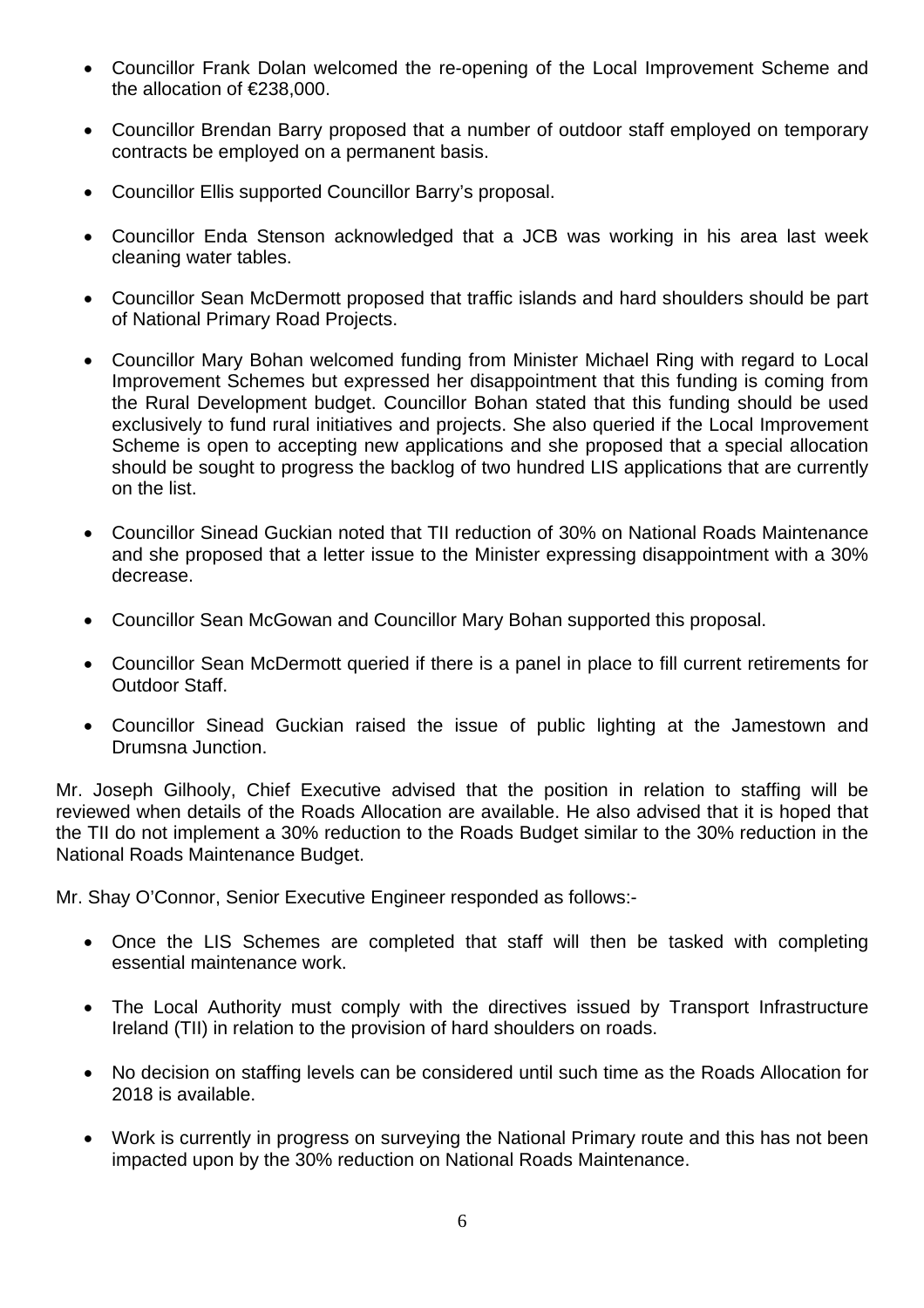- Public lighting at Jamestown and Drumsna Junction does not warrant public lighting as per Transport Infrastructure Ireland (TII).
- A panel for Outdoor Workers is in place.
- When the Local Improvement Scheme is reopened to accepting new applications a public advertisement will issue to inform the public that the scheme is open to accepting new applications.

#### *Division C - Water Services*

Mr. Vincent Dwyer, Head of Finance gave an overview of the provisions in Division C – Water Services and he invited any questions from the Members. The following items were raised:

- Councillor Mary Bohan queried how many private Group Water are in receipt of a subvention from Leitrim County Council.
- Councillor Enda Stenson requested clarification on water charges relating to agricultural use.
- Councillor Sean McGowan queried the position in relation to Group Sewerage Schemes.
- Councillor Brendan Barry noted an increase in the water budget for staff fixing leaks.
- Councillor Justin Warnock requested an update on the Edenville Group Water Scheme.

Mr. Vincent Dwyer, Head of Finance responded as follows:-

- The Local Authority have a meeting with Irish Water next week and additional information/clarification will be available them.
- Farming activity is considered as a non domestic activity and is a cost to be borne by the sector. The responsibility for the collection of non-domestic water charges is administered by Irish Water.
- There are a total of 12-14 applications for Group Sewerage Schemes, two have been approved and the remainder are on the Waiting List.

Mr. Billy Lowe, Senior Executive Engineer responded as follows:-

- A total of 70 to 80 private Group water schemes receive subsidies/grants.
- Edenville Group Water Scheme remains on the list but there is no allocation of funding available for the Scheme.

Councillor Mary Bohan commended the staff of Leitrim County Council and all the voluntary people involved in the Group Water Schemes.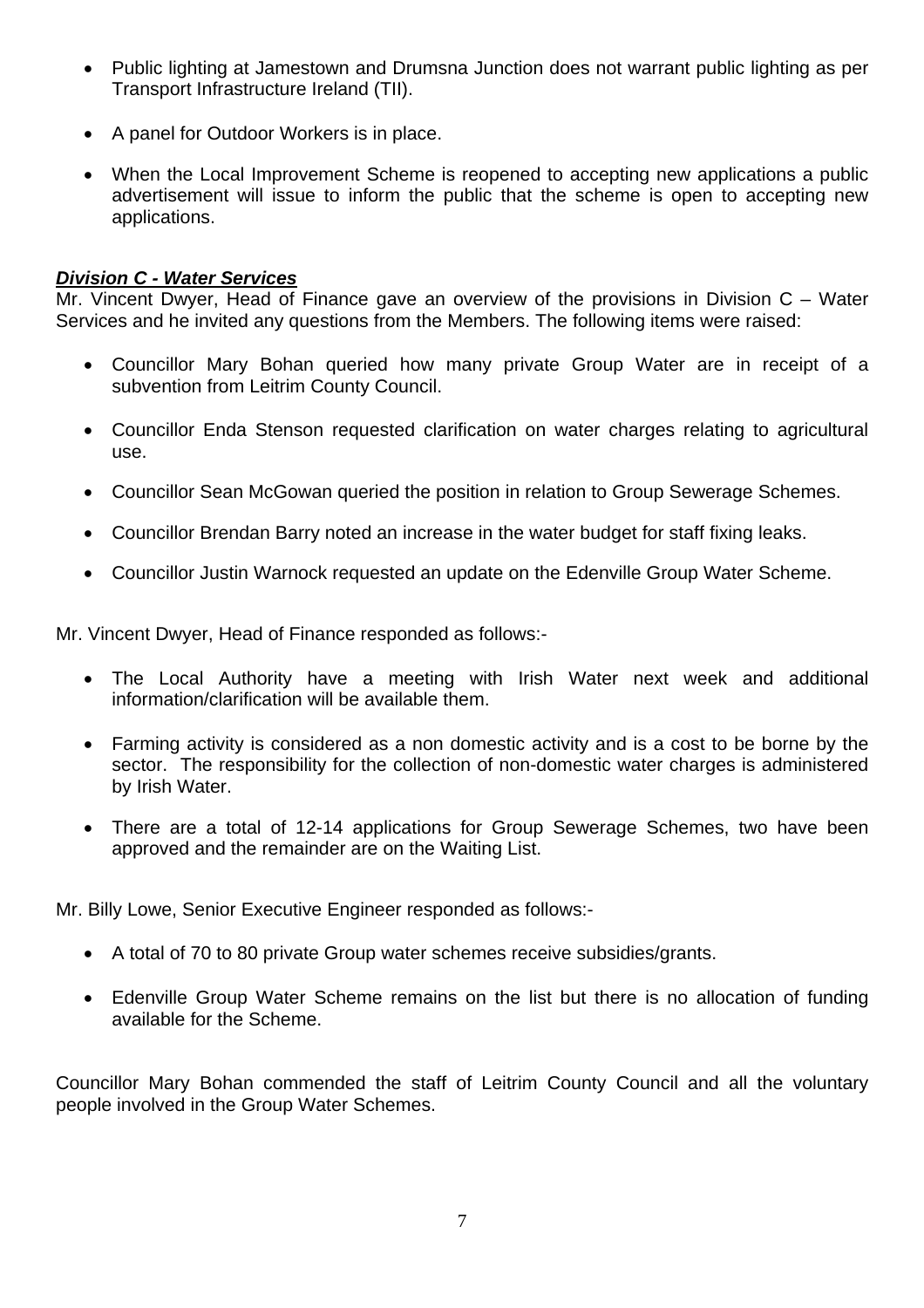#### **Division D - Development Management**

Mr. Vincent Dwyer, Head of Finance gave an overview of the provisions in Division D – Development Management and he invited any questions from the Members. The following items were raised:

- Councillor Mary Bohan welcomed the appointment of a Heritage Officer. She queried as to when the recruitment process will be progressed to have a resource assigned to the role.
- Councillor Felim Gurn proposed that a full time resource be appointed to promote the tourist potential of North Leitrim. He welcomed that the Leitrim Tourism Office had attended the National Ploughing Championship to promote Leitrim as a tourist location. Councillor Gurn proposed that a town twinning initiative should be considered for Carrick-on-Shannon, Ballinamore and Manorhamilton with towns in France. He also proposed that Leitrim County Council should examine additional initiatives e.g. additional signage at Knock Airport to promote Leitrim as a tourist destination and called for continued investment in Slow Tourism Initiatives.
- Councillor Sean McGowan welcomed the appointment of a full time Heritage Officer and also supported the call for town-twinning.
- Councillor Finola Armstrong McGuire paid tribute to Drumshanbo who had a successful town twinning event in the summer.
- Councillor Des Guckian paid tribute to the work carried out by the part-time Heritage Officer.
- Councillor Justin Warnock proposed that North Leitrim should be promoted as a viable National Park to encompass all of North Leitrim.

Councillor Mary Bohan disagreed with Councillor Warnock and stated that in order to create and sustain vibrant rural communities in North Leitrim that people are needed to maintain the areas. She stated that the creation of a National Park would have a detrimental effect on the future of North Leitrim.

Councillor Justin Warnock argued that there is merit in his proposal and that the project should be considered having regard to the success of similar projects in North Yorkshire and Snowdonia. Councillor Warnock also called for additional opening times for the Sean MacDiarmada Homestead in Kiltyclogher to facilitate tourists visiting the site.

- Councillor Sean McDermott also called for the resourcing of the Sean MacDiarmada Cottage to ensure that it is open to the public for the entire summer season .He also queried if monies for the Sean MacDiarmada Summer School are ring fenced. Councillor McDermott also sought clarification on the ICBAN contribution.
- Councillor Sinead Guckian noted an increase of €30,000 in forward planning and sought clarification as to the rationale for the increased allocation.
- Councillor Enda Stenson queried if there are two Tourism Bodies in County Leitrim for the promotion of the tourist offering of the county and he queried if any additional promotion of the Lough Rinn Rowing Facility is planned for 2018. Councillor Stenson also queried if an update from Minister Damian English in relation to the Zero Discharge Scheme was available.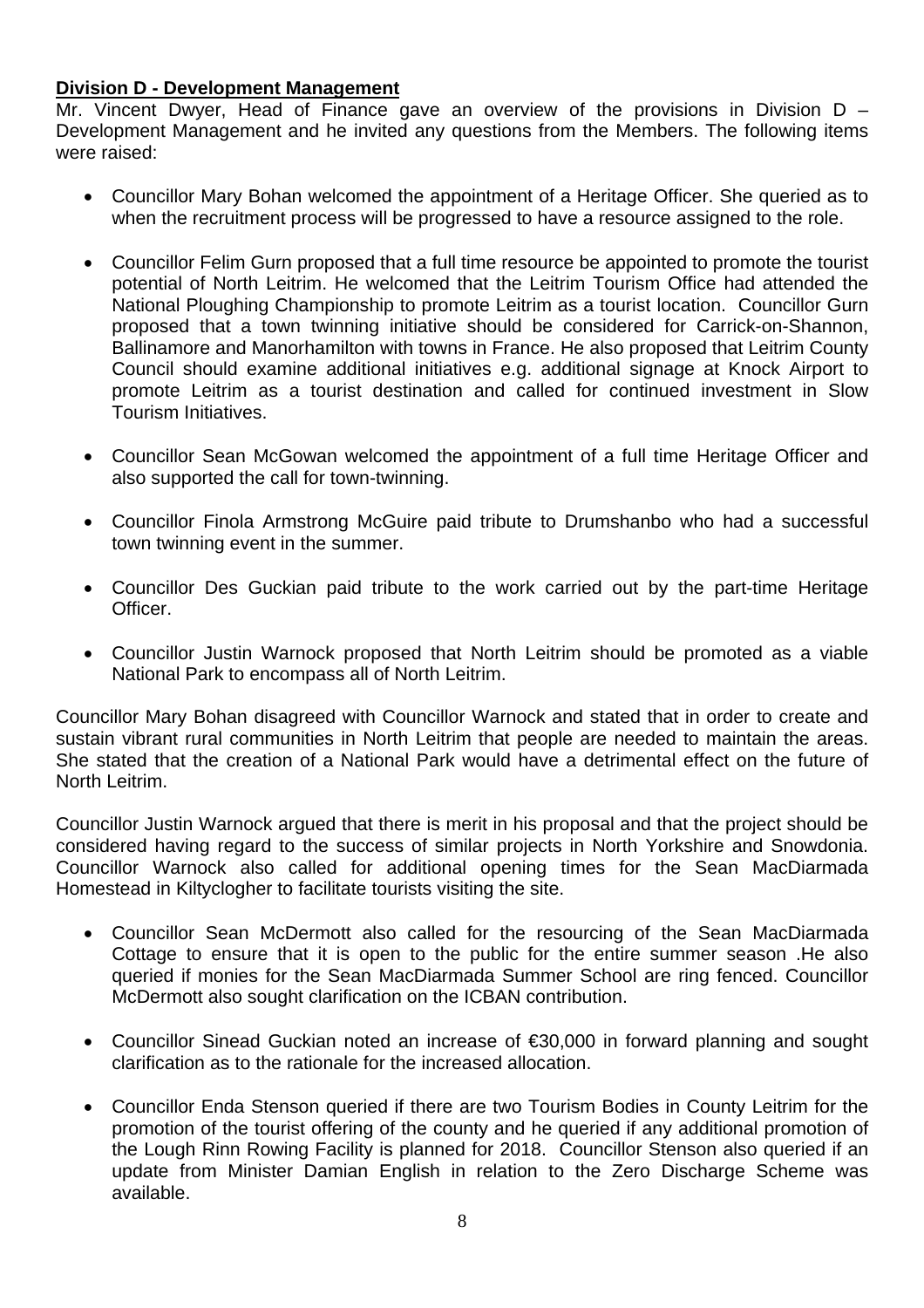• Councillor Sinead Guckian sought clarification under the following services - Community and Enterprise Function and Economic Development and Promotion.

Mr. Bernard Greene, Senior Planner gave an update on the Built Heritage Grant Scheme.

• Councillor Des Guckian stated that there is an enormous burden on local community groups to avail of these grants. He also stated that the value of the grants is relatively small in value.

Mr. Joseph Gilhooly, Chief Executive responded as follows:-

- Staff from the Leitrim Tourism Office have been integrated into Leitrim County Council. The Council has invested significant financial resources into Tourism in the county over the last number of years and resources will be focused at the further development and promotion of the following tourism initiatives: Lough Rynn Rowing, Clancy's Castle Manorhamilton, the new Lakeland initiative and the Slow Adventure projects with Scottish partners
- Provision has been made for the Sean MacDiarmada Summer School in 2018. The responsibility for the opening of the Sean MacDiarmada Homestead rests with the Office of Public Works (OPW) and the Council will liaise with the OPW in this regard.
- The ICBAN Contribution is maintained at the same level as 2017 and there is an increase amount of funding sought from the Western Regional Assembly.
- •
- The increased funding allocated to forward planning is as a result of the costs that will be involved in the preparation of statutory planning policy matters.
- A sum of €10,000 is being made available for tourism printing materials.
- The Council will review the existing town twinning arrangements in the county.
- The costs associated with the Community & Enterprise Function are associated with the LCDC.

# **Division E - Environmental Services**

Mr. Vincent Dwyer, Head of Finance gave an overview of the provisions in Division E – Environmental Services and he invited any questions from the Members. The following items were raised:

- Councillor Sean McGowan sought clarification on the landfill aftercare costs and on environmental initiatives planned for 2018. He called on the Council be proactive in addressing the issue of illegal dumping in the county. Councillor McGowan suggested that the Council should increase their usage of CCTV cameras to act as a deterrent to people disposing of household waste in an illegal manner.
- Councillor John McCartin concurred with Councillor McGowan's comments.
- Councillor Mary Bohan sought clarification in relation to plans to recruit an additional Community Warden to assist with environmental enforcement.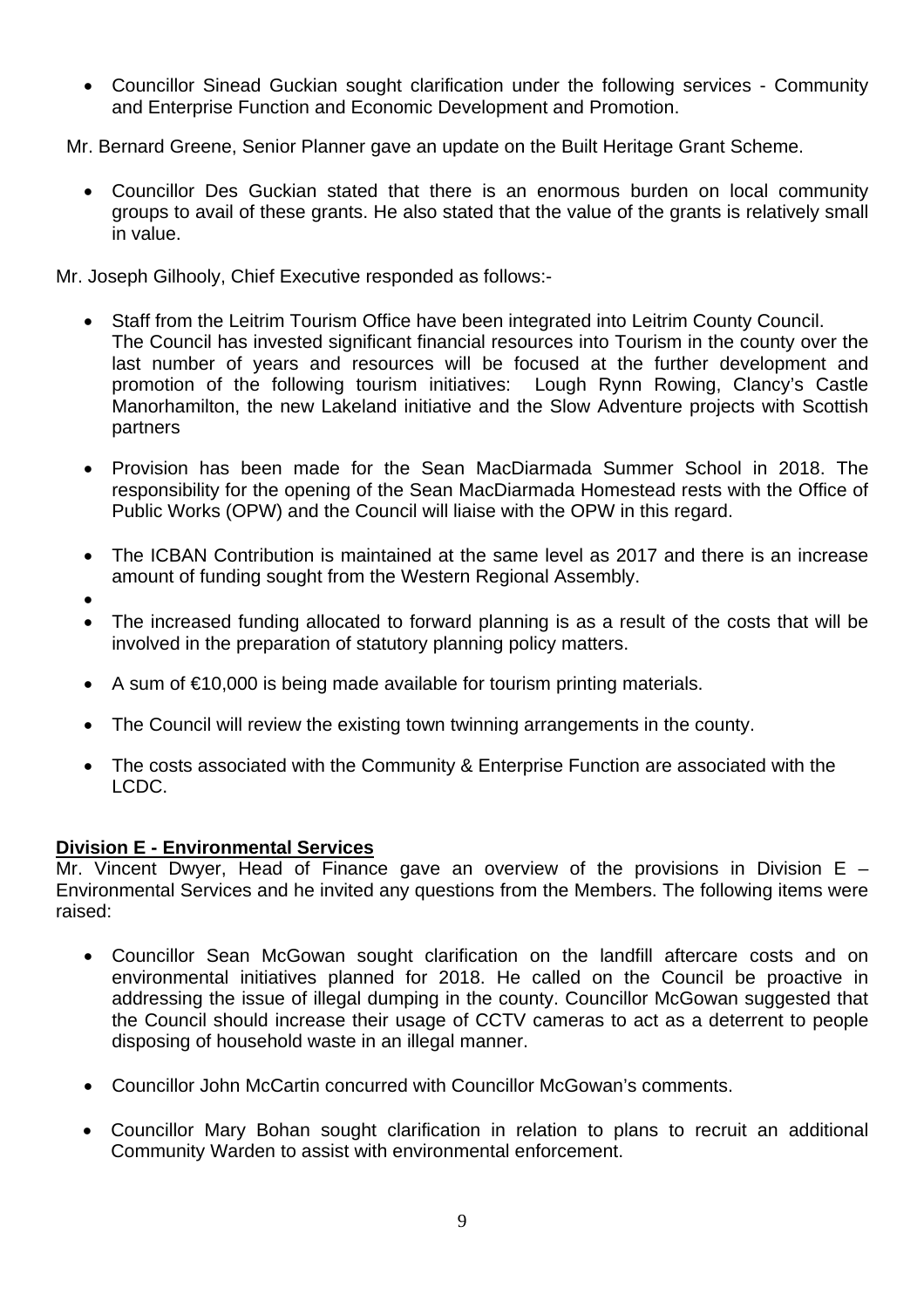• Councillor Justin Warnock raised an issue in relation to the illegal dumping of mattresses. He stated that the cost of disposing of mattresses at the Civic Amenity Centres as increase and that this may have had a negative impact and lead to an increased level of illegal dumping of mattresses.

Mr. Vincent Dwyer advised that the Council had borrowings to finance the cost of both landfill sites and that the loan expires in 2025. He also advised that annual servicing and monitoring of the landfill sites is completed in accordance with the EPA licence.

- Councillor Justin Warnock stated that there is 30% afforestation around Lough Melvin and this is having a detrimental effect on fish stocks etc.
- Councillor Des Guckian sought a breakdown on Landfill Aftercare Costs.
- Councillor Enda Stenson acknowledged the work carried out on the footpaths in Kiltoghert Graveyard. He proposed that the footpath in the new Mohill graveyard be examined as the surface is very slippery and dangerous.
- Councillor Justin Warnock sought clarification on litter picking in North Leitrim.
- Councillor Caroline Mulvey proposed that a separate budget/fund for Climate Change be allocated as a considerable amount of funding will be required in the future to fund climate change initiatives.

Mr. Gilhooly responded as follows:-

- CCTV monitoring is operational at a number of Bottle Banks in the county and other litter black spots. Voice activate commenced at the Bottle Banks last week.
- The WERLA Office is involved in ongoing anti-dumping campaigns and other environmental enforcement initiative on an inter-agency basis.
- Lough Melvin is a priority and all issues affecting the water will be monitored and reviewed on a regular basis.
- Kiltoghert Burial Ground was a specific Community led project and there is still funding available in this scheme if any group wishes to apply for funding. The issue of the condition of the footpath at the new Cemetery in Mohill will be raised at the next Municipal District Meeting.
- Supports will be provided for litter picking initiatives to Community Groups.

Mr. Vincent Dwyer, outlined that no provision is provided in the 2018 Budget for Climate Change Initiatives, however, he agreed that provision will need to be made in the future for the costs associated with climate change.

• Councillor Padraig Fallon sought an update on Water Quality Management and what influence this will have on the farming sector.

Mr. Joseph Gilhooly, Chief Executive advised that national inspections have taken place on septic tanks, implementation of river basin management plans and that further technical roles are to be created in this area. He advised that there is a work programme in place with the EPA and Teagasc and farm surveys are being carried out nationally to improve and support farmers.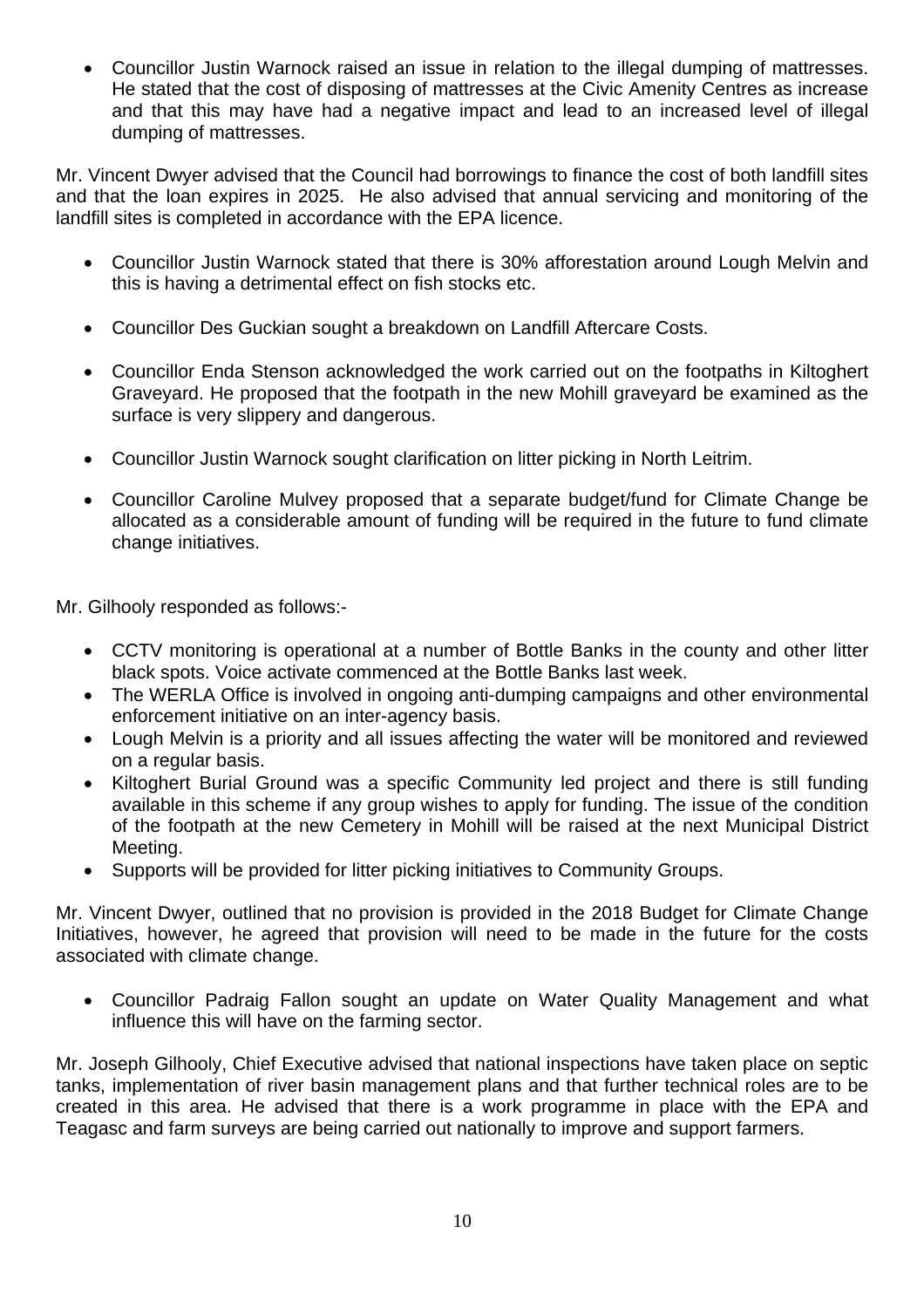# **Division F - Recreation & Amenity**

Mr. Vincent Dwyer, Head of Finance gave an overview of the provisions in Division F – Recreation & Amenity and he invited any questions from the Members. The following items were raised:

- Councillor Paddy O'Rourke requested clarification in relation to the reduced level of funding available to the Library Service in 2018.
- Councillor Justin Warnock queried the level of funding allocated to the Library Service in 2018. He stated that he considered that the costs were excessive and he queried if a level of the funding could be diverted to fund other services.

Mr. Vincent Dwyer responded to Councillor O'Rourke and outlined that the reduction in the Library funding for 2018 will have no direct impact on core Library services.

Mr. Joseph Gilhooly stated that there has been significant investment in the Library Service in Leitrim over many years and that the county is renowned for having an excellent Library Service. He outlined that the Library Service has an increased use of its services becoming a hub to and providing access to broadband services for the public. Mr. Gilhooly confirmed that there are no proposals to cut the Library Services and he advised that the Council are currently awaiting approval for approval to fill the Executive Librarian post.

- Councillor Seadhna Logan said that the Library Service is under-resourced and any cut to the service would be detrimental and would not be supported by the Elected Members.
- Councillor Des Guckian and Councillor Mary Bohan concurred with Councillor Logan's comments.
- Councillor Mary Bohan outlined that the Rowantree Centre in Drumkeerin are establishing a Library in the town. She requested that the Library Service support them by donating books to the centre. Councillor Sinead Guckian supported this proposal.
- Councillor Felim Gurn suggested that Branch Libraries in the local towns be linked to the Genealogy Centre in Ballinamore Library for people who want to trace their ancestors.
- Councillor Sinead Guckian suggested that the Arts Programme should be listed under Economic Development rather than the Recreation and Amenity Programme Group.

Mr. Vincent Dwyer, Head of Finance acknowledged the merit of Councillor Sinead Guckian's comments and advised that the Budget layout as presented is as per the Department's Budget template.

# **Division G - Agriculture, Education, Health & Welfare**

Mr. Vincent Dwyer, Head of Finance gave an overview of the provisions in Division G – Agriculture, Education, Health & Welfare and he invited any questions from the Members. The following items were raised:

- Councillor Sean McGowan an allocation of €20,000 is not sufficient given the level of drainage works required in the county. He queried if any further update has been received from Minister Kevin 'Boxer' Moran in relation to a proposed new Land Drainage Scheme which the Minister had referred to during his visit to Leitrim.
- Councillor Paddy O'Rourke and Councillor Sean McDermott supported Councillor McGowan's comments.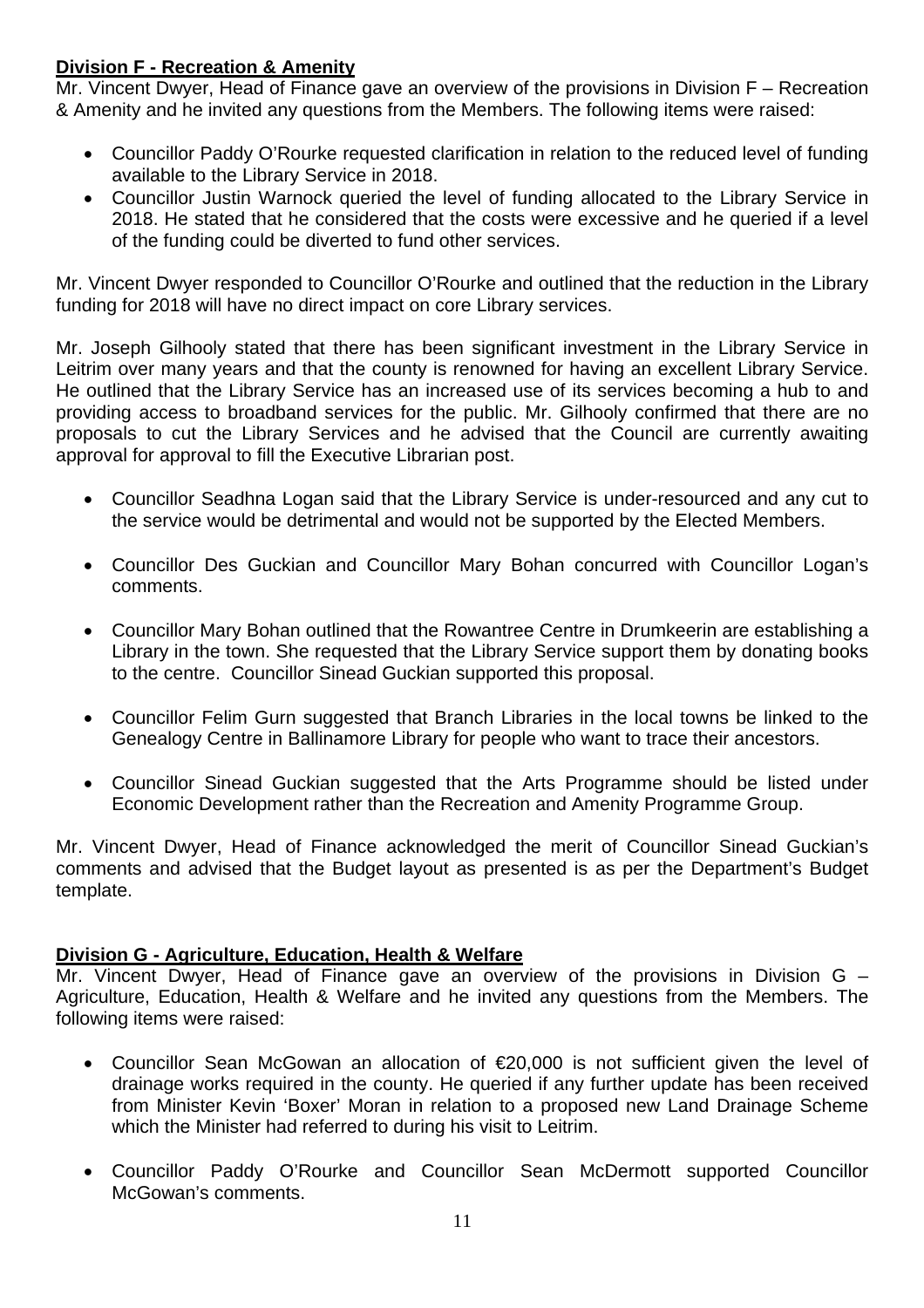• Councillor Mary Bohan noted that Leitrim County Council received an additional €230,000 in funding for Local Improvement Schemes, however, Donegal County Council received a significantly larger allocation of €2.5 million.

Mr. Joseph Gilhooly responded to Councillor Mary Bohan advising that there still is the possibility of getting additional funding for some pilot projects.

- Councillor Paddy O'Rourke proposed that R201 should be considered for funding under the Flood Migration Scheme.
- Councillor Seadhna Logan requested clarification as to why the cost of the Dog Warden Service has almost doubled.

Mr. Joseph Gilhooly in response to Councillor Logan's query advised that the Dog Warden Service had been re-tendered in 2017 and that the cost of the service has increased following the tendering process. He advised that the cost is considered to be a very reasonable rate given the service provided in the county.

Councillor John McCartin paid tribute to the excellent work of the Dog Warden Service in County Leitrim.

- Councillor Justin Warnock expressed his concerns in relation to Tyne Lodge which is a historical building along the coast line and that no money has been forthcoming for this.
- Councillor Justin Warnock expressed his disappointment that there was not additional funding provided in the Budget to promote the Agriculture sector in the county.

Mr. Joseph Gilhooly advised that from a tourism perspective there will be initiatives to support Farmers Markets which will benefit the farming/agricultural sector.

# **Division H - Miscellaneous Services**

Mr. Vincent Dwyer, Head of Finance gave an overview of the provisions in Division H – Miscellaneous Services and he invited any questions from the Members.

This update was noted by the Members and no queries on this item were raised.

#### **17/177**  27/11/2017 Adoption of Draft Budget for the financial year ending 31<sup>st</sup> December 2018

Mr. Joseph Gilhooly, Chief Executive outlined that the Members examined the Budget in detail by Programme Group and that it was now a matter for them to consider the adoption of the Budget as presented.

Councillor John McCartin complimented Mr.Gilhooly, Chief Executive the Mr. Dwyer, Head of Finance and the staff of Leitrim County Council for preparing Budget 2018 having regard to the limited finances available to the Local Authority. He proposed the adoption of the Budget as presented.

This proposal was seconded by Councillor Paddy O'Rourke.